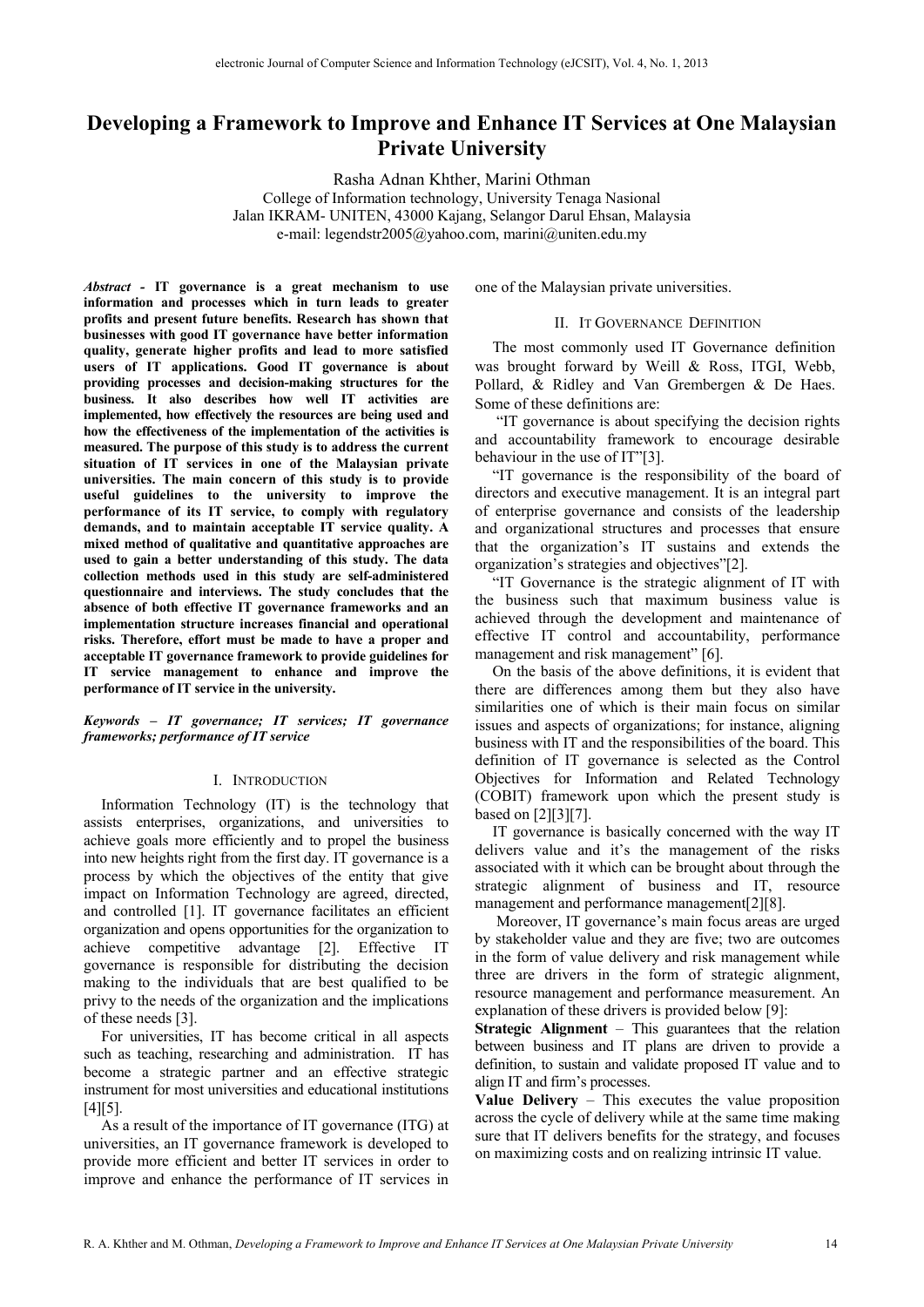**Resource Management** – This optimizes critical IT resources investments consisting of processes, people, applications, infrastructure and information and ensures their proper management. The optimization of knowledge and infrastructure has related crucial issues.

**Risk Management** – This refers to the promotion of awareness of risk of senior corporate officers and their explanation of the firm's intention to be open to risk, and its vulnerability to risks that the firm is facing and the appropriation of management responsibilities.

**Performance Measurement** – It refer to tracks and monitors of implementation strategy, completion of the project, use of resources, performance of processes and delivery of service with the help of balanced scorecards translating strategy into action to attain objectives that can be measured through unconventional means.

Figure 1, depicts areas of IT governance with the preferred initial starting point as IT strategy alignment even though it is possible to start at any area.



Figure 1. Areas of IT governance [2]

## III. IT GOVERNANCE IMPLEMENTATION FRAMEWORK

Some researchers suggested that a framework of structures, processes, and relational mechanisms can be used for the implementation of IT governance. The structures encapsulates the presence of well defined roles and responsibilities and IT steering committees while processes includes strategic decision-making and the utilization of differing IT governance and management standards such as Information Technology Infrastructure Library) ITIL and COBIT which provides Information System (IS) organization with ways to examine its activities and its business value. Finally, the relational mechanisms encapsulate shared learning and strategic communication between business and IT and ensuring proper constant effective communication [7].

#### IV. IT GOVERNANCE FRAMEWORKS

Currently, organizations are showing interest in adopting the best practices and standards for IT governance. A framework offers the boundaries, the principles to follow and the guidelines through which a vision is provided as a philosophical base and the construction structure. It offers the basic structure that is flexible to apply in a certain environment [10]. These frameworks such as COBIT and

ITIL provide useful guidelines for universities to improve the performance of its IT services and to maintain acceptable IT service quality.

The Model of Control Objectives for Information and Related Technology (COBIT) offers effective practices throughout a framework and lays down activities in an organized and flexible structure. These practices assist in optimizing IT-enabled investments, guarantee delivery of service and offers protection against who's accountable for the wrongs [2]. The model postulates four stages in the information systems lifecycle, namely Plan and Organize (PO), Acquire and Implement Automated Solutions (AI), Deliver and Support (DS), and Monitor and Evaluate (ME). For the purpose of the identification of the right step to achieve IT excellence, companies are required to implement COBIT [2][11] .

Information Technology Infrastructure Library (ITIL) describes IT services as based on the utilization of Information Technology and reinforces the customer's business processes. Also, it regards IT Service Management as the employment and management of quality IT services that satisfies business needs [12]. ITIL is one of the most used sets of best practices in the IT society [13]. As a set of comprehensive best practice that provides support and delivery through the use of high quality IT services.

ITIL is primarily a framework that governs IT and focuses on the continuous measurement and enhancement of IT service quality delivery. ITIL comprises of five service levels which are also known ITIL service lifecycle, namely service strategy, service design, service transition, service operation, and continual service improvement [12][14].

### V. METHODOLOGY

The basic and vital element that's guides the complete research processes is called as research methodology. Employing a good research methods facilitate and sustains the successful completion of the research study. Research methods can be classified as: quantitative, qualitative, and mixed methods. All these forms can be used to recognize research problems and to answer the research questions  $[15][16]$ . In this study, a mixed approach found to be suitable to gain better understanding of this study. Survey questionnaire and interviews are the methods used in this study. After data were collected by using interview and survey questionnaire, the data was analyzed by looking for relationships and themes in data. The objective of the questionnaire is to establish the situation of IT services at the university by gauging the perception, and satisfaction level of the services provided by the IT unit and their staff to the system users. The questionnaire which consists of 21 questions, were distributed randomly to 50 system users from the university. Besides the use of questionnaire, data is collected from the interview which aims to establish the situation to challenge surrounding IT services, and to establish the ways IT services are aligned to business. In questionnaire, the response rate is 100% and the results are analyzed using statistical software SPSS17. In addition, this research study uses the model of Cronbach's alpha, as a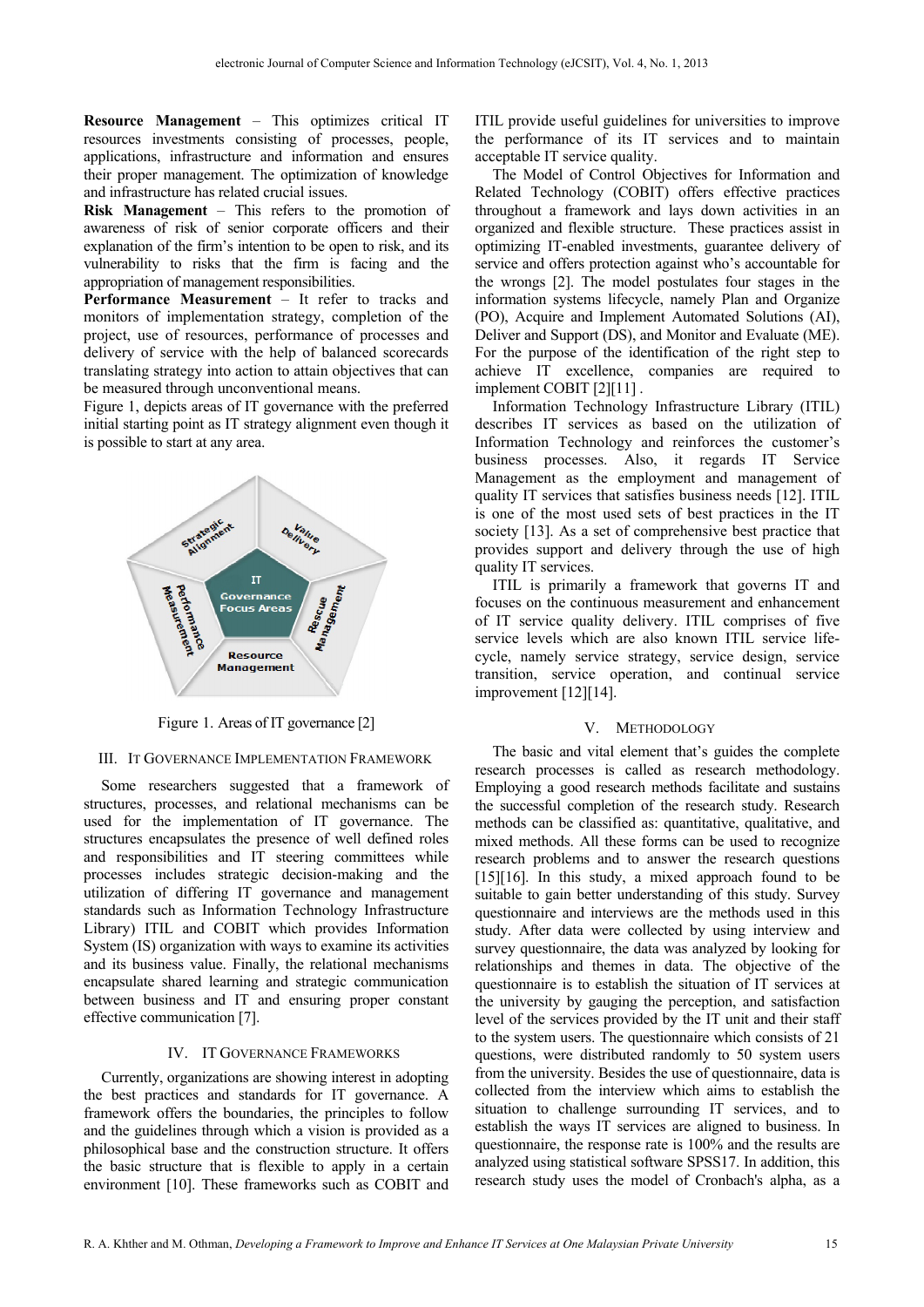fundamental measure to evaluate the reliability of the questionnaire. The value of Cronbach's alpha, ranges from 0 to 1. When the value is greater than 0.7, it is considered an acceptable value with the indication that the confidence of the research is high [17]. In this research study, the percentage of Cronbach's alpha is (.838). While the data is obtained from interviews with two personals engaged in IT services. These interviews are conducted face-to-face. The questions of the interview focus on their experiences related to IT services. A set of 15 questions are asked during the interview. The data were analyzed based on a relationship and a theme of collected empirical data.

### VI. Results & Findings

In this study, the analysis of data and results carried out through the use of interviews and questionnaires. The data of questionnaire was analyzed by using statistical analysis. While for interviews a thematic analysis was used. The finding of survey questionnaire is based on the perception of the system user. The data includes positive and negative findings. The positive findings are: the services provided by IT unit are valuable to the users and the users' information is protected.

While the negative findings are: (i) there are weakness in the features and speed of the Internet provided by IT services in the university (ii) lacks of continuous maintenance of services in IT unit, while the IT service staffs lacks the ability to understand and troubleshoot the problems (iii) there is lack of assistance provided by the help desk of IT service (iv) the quality of IT service is moderate. The findings of interviews include positive and negative findings. The positive findings are IT service facilities within university are tangible, satisfactory and the applications and system software is considered good tasks provided by IT service providers.

The negative findings of interviews are: (a) lack/insufficient of implementing standards. The lack of implementing standards in the university was lead to weaknesses in performance of IT services (b) structures and processes do not work out well. The lack of structures and procedures that work well has affected the alignment between business strategies and IT (c) the lack of alignment between business and IT has affected the services provided by the IT unit in university in a negative manner.

## IV. IT Service Framework

A framework is used as a tool to provide the planning, monitoring, and evaluation of research [18]. The needs for using a framework is to assist in the clarification of an

outline and in stating a new vision to the organization and helps the organization understand its strengths and weaknesses. Through the establishment of such a framework, university can use it to accomplish its goals, and to enhance the IT services within the university grounds. Hence, one of the main objectives of this study is to propose an IT framework to govern IT service at the university. In this study the framework is categorized into four parts shown in Figure 2, to cover all aspects on how to govern IT services at the university.

Primary stage 1 proposed proposes an organizational chart that makes the governing of IT services possibility. The organizational chart is essential as it determines and affects the sharing of information in organizations. Besides, the chart is a means to check on what the organization has planned to do. Also, it enables the management of the university to achieve appropriate governance in IT services through monitoring its different units. This study proposes a governance chart, which is presented in a hierarchical frame work, to provide a clear depiction with regards for making a strategic decision on IT service.

Primary stage 2 clarifies the gaps in IT services in the university and propose the solutions. These gaps were based on the findings from the questionnaire and interviews. There are three essential elements namely structures, processes, and relational mechanisms that require close examination in the implementation of IT governance framework. These three elements ensure the improvement of the IT services at the university [7]. Following identification of the gaps, the researcher proposes specific recommendations on how to close each of the gaps.

Primary stage 3 describes the cycle of IT services in the university. This cycle enables the framework to accomplish its mission in the improvement and enhancement of the services provided by the IT unit. It acts as a road map for the improvement and enhancement of IT services at the university. The life cycle includes five levels, starting from level 1(strategy) to level 5 (Continual service improvement).

Primary stage 4 proposes transformational plan for the implementation of IT governance framework on IT services, which is designed based on the proposed IT service life cycle and the findings of this study. The life cycle presents five levels that the university should undergo to identify its current position and to move to the desired level. In order to improve and enhance the services that provided by the IT unit, it is necessary to start from the first level and gradually reach the fifth level of the cycle.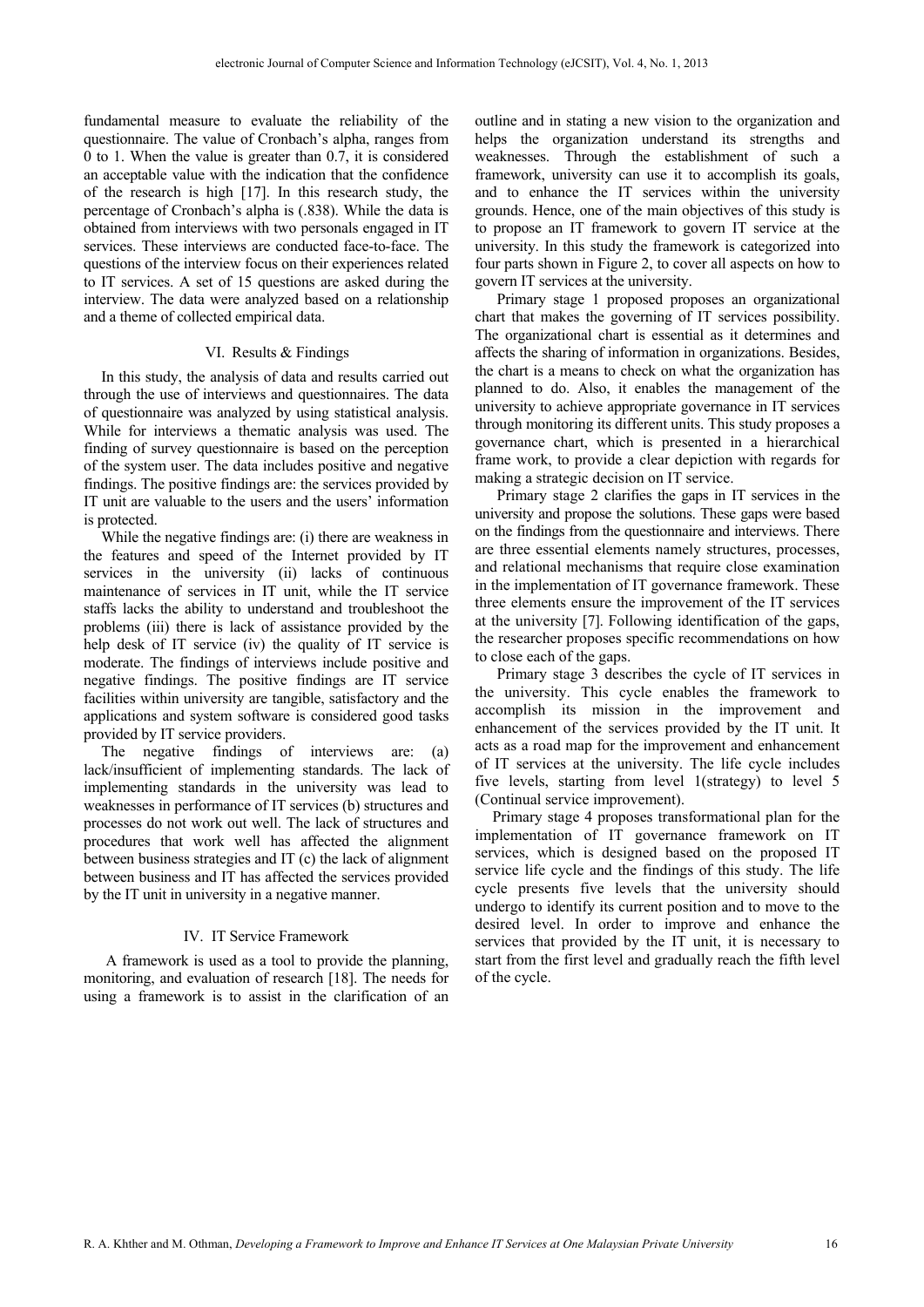

Figure 2. Framework to improve and enhance IT services at the university